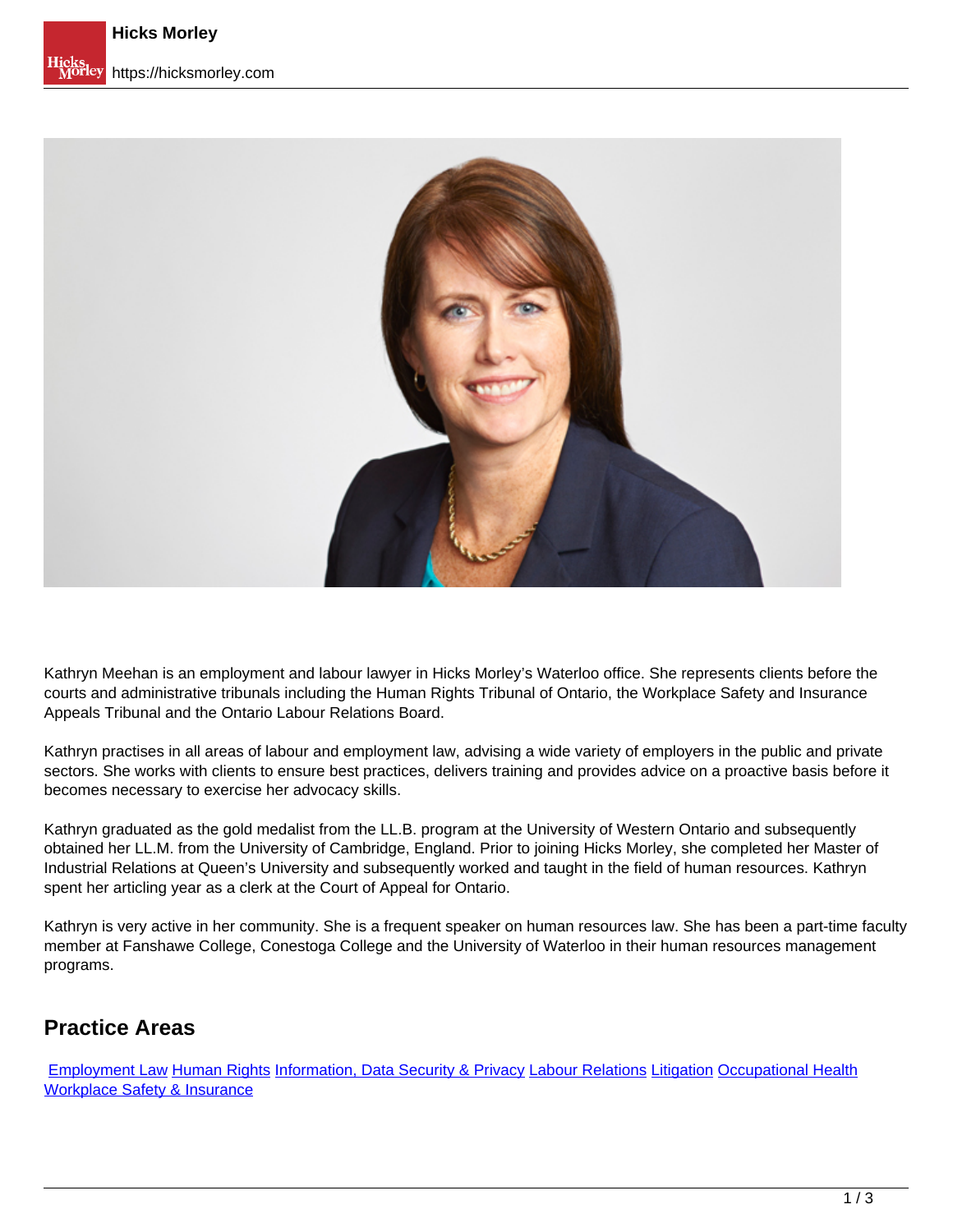#### **Industries**

Financial Services Healthcare Hospitality & Gaming Manufacturing Municipalities & Municipal Agencies Professional & Technical Services Social Services Technology Transportation & Warehousing

# **Awards & Recognition**

# **Canadian Institute for Advanced Legal Studies (2004)**

Awarded a full scholarship to obtain her Master of Laws at the University of Cambridge

# **Memberships & Affiliations**

Human Resources Professionals Association of Ontario – Board of Directors, Grand Valley Chapter

Human Resources Professionals Association of Ontario – Former Member of the HRPA Appeals Committee

Conestoga College – Member of the Program Advisory Curriculum Committee

The Advocates' Society – Member

Ontario Bar Association – Member (Labour & Employment Law section)

Waterloo Region Law Association – Member

Canadian Bar Association – Member

## **Select Publications & Presentations**

Panelist, "Ally is a Verb: Addressing Harassment and Discrimination" Canadian Association of Counsel to Employers Human Rights Committee: Anti-Racism and Anti-Oppression Webinars Series (February 15, 2022)

"Employee Relations PNG – Legislation and Case Law Update" Human Resources Professionals Association, Grand Valley Chapter (November 27, 2018)

"19<sup>th</sup> Annual Employment Law Summit" Law Society of Ontario (October 30, 2018)

"Legal and Practical Implications of Legalized Marijuana for Employers" Canadian Association of University Business Officers Conference, Vancouver (June 10–12, 2018)

"A New Era in Workplace Safety and Insurance Law" Ontario Bar Association Professional Development (May 16, 2018)

"Legal Update" South Central Human Resources, Kitchener (November 6, 2015)

"Off Duty Misconduct" Canadian Bar Association, Webinar (October 15, 2015)